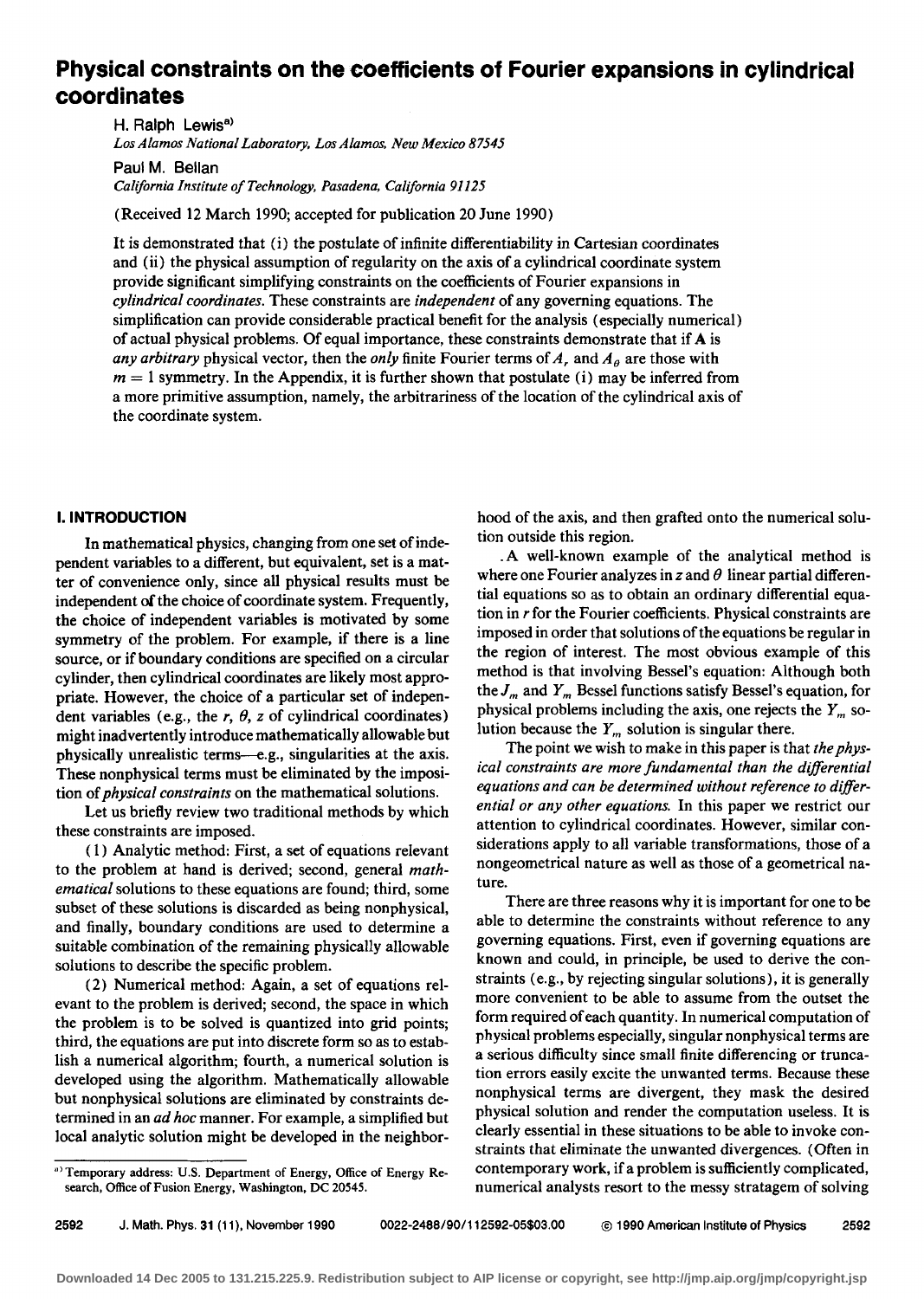the problem using a less appropriate coordinate system solely to avoid difficulties with these nonphysical singularitiese.g., Cartesian coordinates are often used for problems that have cylindrical symmetry simply to avoid singularities at the axis. Clearly, it would be preferable to be able to invoke appropriate physical constraints and so use the more natural cylindrical coordinates.)

Second, although the governing equations might be known, they may be so complicated that it is not feasible to use them to provide constraints. Indeed, the considerations in this paper originated from a numerical computation problem in plasma physics where the governing equations were integrodifferential equations in a cylindrical coordinate system. Because these equations were nonlocal, it was not possible to determine the behavior of solutions at the axis and so guarantee regularity.

Third, it may be that the governing equations are unknown or even that a solution to the governing equations is not sought. The results of this paper have been applied  $1$  to reduce in a most substantial and significant manner the complexity of the theoretical description of a magnetohydrodynamic dynamo problem where the precise form of the governing equations was not well established.

#### II. **SYMMETRY CONSTRAINT**

Before we launch into our discussion of regularity, it is worthwhile to derive a purely mathematical symmetry constraint on Fourier coefficients. Later, we will combine this result with the regularity analysis to determine the least restrictive physically permissible Fourier coefficients.

We consider the transformation between Cartesian coordinates  $(x,y,z)$  and cylindrical coordinates  $(r,\theta,z)$  given by

$$
x = r \cos \theta, \quad y = r \sin \theta. \tag{1}
$$

In our considerations here and in the rest of this paper the *z*  coordinate will never play a role; thus we hold it constant and henceforth suppress it in the notation. The Cartesian coordinates of a point are not changed by replacing  $r$  by  $- r$ and  $\theta$  by  $\theta + \pi$  in Eq. (1). This symmetry of the transformation requires that any point function of  $(r, \theta)$ , say  $f(r, \theta)$ , satisfy

$$
f(r,\theta) = f(-r,\theta + \pi). \tag{2}
$$

If we make a Fourier series representation of  $f(r,\theta)$ ,

$$
f(r,\theta) = \sum_{m=-\infty}^{\infty} a_m(r) e^{im\theta}, \qquad (3)
$$

we see that in order to satisfy Eq. (2), we must have

$$
a_m(r) = (-1)^m a_m(-r).
$$
 (4)

In words, if m is even, then  $a_m$  is an even function of r, whereas if *m* is odd, then  $a_m$  is an odd function of *r*. This symmetry result also restricts the form of physically allowed linear differential equations for  $a_m(r)$  to be such as not to not alter the parity of  $a_m(r)$ ; all terms in a linear differential equation must be odd in  $r$  or else all even in  $r$  (if the equation is nonlinear, then this restriction need not apply).

#### Ill. **REGULARITY CONSTRAINT: SCALARS**

Let us assume that  $\Psi(r,\theta)$  is a physical scalar, regular at  $r = 0$ , and express  $\Psi$  as a Fourier series with respect to  $\theta$ . Thus we write

$$
\Psi(r,\theta) = \sum_{m=-\infty}^{\infty} a_m(r) \exp(im\theta) = \sum_{m=-\infty}^{\infty} \Psi_m(r,\theta).
$$
\n(5)

We now show that  $a_m(r)$  must have a very specific type of r dependence. We use the assumption that each coefficient  $\Psi_m(r,\theta)$  is a regular (i.e., infinitely differentiable) function of  $(x,y)$  at  $r = 0$ . The function  $exp(im\theta)$  is not a regular function of  $(x,y)$  at  $r=0$ . However, the function  $[r \exp(\pm im\theta)]^{m} = (x \pm iy)^{|m|}$  is obviously a regular function of  $(x,y)$  because it is a polynominal in  $(x,y)$ . We express  $\Psi_m$  as

$$
\Psi_m = a_m(r) \exp(im\theta) = \left[a_m(r)/r^{|m|}\right] \left[r \exp(\pm i\theta)\right]^{|m|}
$$

$$
= \left[a_m(r)/r^{|m|}\right] (x \pm iy)^{|m|}, \tag{6}
$$

where the + sign is used if  $m > 0$  and the - sign is used if  $m < 0$ . Since  $(x + iy)^{|m|}$  is regular, we must require that  $a_m(r)/r^{|m|}$  be regular. For  $a_m(r)/r^{|m|}$  to be nonsingular, we must require

$$
a_m(r) \sim r^{|m|} \text{ as } r \to 0. \tag{7}
$$

The symmetry constraint of Eq. ( 4) then gives

$$
a_m(r) = r^{|m|} f_m(r^2),
$$
 (8)

where  $f_m(r^2)$  is a regular function of  $r^2$  and so has a Taylor expansion

$$
f_m(r^2) = f_m^{(0)} + f_m^{(2)}r^2 + f_m^{(4)}r^4 + \cdots
$$
 (9)

If odd powers of *r* were present in Eq. (9) then, because  $r = \sqrt{x^2 + y^2}$ ,  $f_m(r^2)$  would not be a regular function of  $(x,y)$ .

The analysis in this section was based on the postulate that all physical quantities when expressed in Cartesian coordinates are infinitely differentiable on the axis. It is shown in the Appendix that this postulate may be inferred from a more primitive assumption, namely, the assumption that the location of the cylindrical axis of a coordinate system for describing a physical system is arbitrary.

#### IV. **REGULARITY CONSTRAINTS: VECTORS**

Let A be a vector representing a physical quantity. We will again exploit the transformation from cylindrical to Cartesian coordinates to determine the functional form of cylindrical components of A. We do this by writing

$$
\begin{aligned} \mathbf{A} &= A_r \hat{r} + A_\theta \hat{\theta} + A_z \hat{z} \\ &= A_r (\cos \theta, \sin \theta, 0) \\ &+ A_\theta (-\sin \theta, \cos \theta, 0) + A_z (0, 0, 1), \end{aligned} \tag{10}
$$

in which case

$$
A_x = A_r \cos \theta - A_\theta \sin \theta. \tag{11}
$$

Let us now expand  $A_r$  and  $A_\theta$  in terms of their Fourier terms in  $\theta$ :

2593 J. Math. Phys., Vol. 31, No. 11, November 1990

H. A. Lewis and P. M. Bellan 2593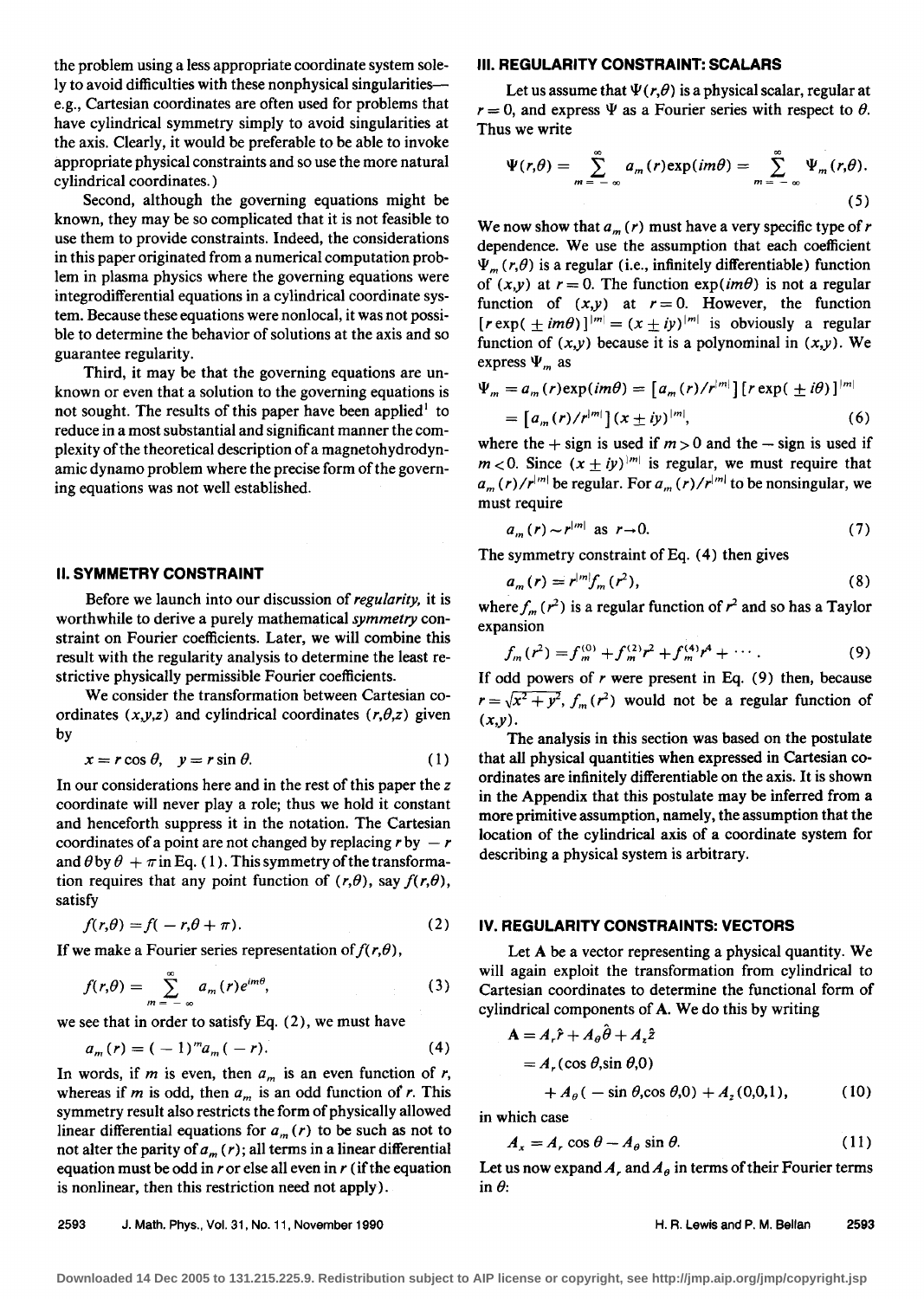$$
A_r = \sum_{m=-\infty}^{\infty} A_{rm} \exp(im\theta),
$$
  
\n
$$
A_{\theta} = \sum_{m=-\infty}^{\infty} A_{\theta m} \exp(im\theta).
$$
 (12)

Combining Eqs. ( 11) and ( 12), we obtain

$$
A_x = \frac{1}{2} \sum_{m = -\infty}^{\infty} \left[ (A_{rm} + iA_{\theta m}) e^{i(m+1)\theta} + (A_{rm} - iA_{\theta m}) e^{i(m-1)\theta} \right]
$$
(13a)

or

$$
A_x = \frac{1}{2} \sum_{m=1}^{\infty} \left[ (A_{rm} + iA_{\theta m}) e^{i(|m|+1)\theta} + (A_{rm} - iA_{\theta m}) e^{i(|m|-1)\theta} \right] + \frac{1}{2} \left[ (A_{\theta} + iA_{\theta 0}) e^{i\theta} + (A_{\theta 0} - iA_{\theta 0}) e^{-i\theta} \right] + \frac{1}{2} \sum_{m=-1}^{\infty} \left[ (A_{rm} + iA_{\theta m}) e^{-i(|m|-1)\theta} + (A_{rm} - iA_{\theta m}) e^{-i(|m|+1)\theta} \right].
$$
\n(13b)

We may rewrite Eq. ( 13b) as

$$
A_{x} = \frac{1}{2} \sum_{m=1}^{\infty} \left[ (A_{rm} + iA_{\theta m}) \frac{(x + iy)^{|m|+1}}{r^{|m|+1}} + (A_{rm} - iA_{\theta m}) \frac{(x + iy)^{|m|-1}}{r^{|m|-1}} \right] + \frac{1}{2} \left[ (A_{r0} + iA_{\theta 0}) \frac{(x + iy)}{r} + (A_{r0} - iA_{\theta 0}) \frac{(x - iy)}{r} \right] + \frac{1}{2} \sum_{m=-1}^{\infty} \left[ (A_{rm} + iA_{\theta m}) \frac{(x - iy)^{|m|-1}}{r^{|m|-1}} + (A_{rm} - iA_{\theta m}) \frac{(x - iy)^{|m|+1}}{r^{|m|+1}} \right].
$$
 (14)

We require each term in Eq. ( 14) to be regular. Only positive powers of  $x \pm iy$  occur and these factors are all regular. Thus we must require the regularity of the remaining factors. We will consider  $m > 0$ ,  $m = 0$ , and  $m < 0$  separately.

*Case (i), m = 0:* Here, we require that  $(A_{0} \pm A_{00})/r$ be regular, so that we must have both  $A_{r0} \sim r$  and  $A_{\theta0} \sim r$  as  $r\rightarrow 0$ .

*Case (ii), m > 0:* For regularity we must have, as  $r \rightarrow 0$ , both

$$
A_{rm} + iA_{\theta m} \sim r^{\rho}, \text{ where } p \ge |m| + 1 \tag{15a}
$$

and

$$
A_{rm} - iA_{\theta m} \sim r^q, \text{ where } q \ge |m| - 1,
$$
 (15b)

since both these terms occur for  $m > 0$ . We could let  $p = q = |m| + 1$ , but this is not the least restrictive possibility. To obtain the least restrictive possibility, we satisfy Eq. (15b) by letting  $q = |m| - 1$  with both  $A_{rn} \sim r^{|m|-1}$  and  $A_{\theta m} \sim r^{|m|-1}$  as  $r \to 0$ . However, Eq. (15a) will then be violated unless we set  $A_{rm} + iA_{\theta m} = 0$  for terms of order  $r^{|m| - 1}$ . Thus the least restrictive allowable form is

$$
A_{rm} = \lambda_m r^{|m| - 1} + r^{|m| + 1} g_m(r^2),
$$
  
\n
$$
A_{\theta m} = i \lambda_m r^{|m| - 1} + r^{|m| + 1} h_m(r^2),
$$
\n(16)

where  $\lambda_m$  is a constant and  $g_m(r^2)$  and  $h_m(r^2)$  are regular functions of  $r^2$  of the form given by Eq. (9). [We have used the symmetry constraint of Eq. ( 4) as we did earlier when treating scalars.]

*Case (iii),*  $m < 0$ *:* Here, examination of Eq. (14) shows that we must require as  $r \rightarrow 0$ 

$$
A_{rm} + iA_{\theta m} \sim r^q, \text{ where } q \ge |m| - 1 \tag{17a}
$$

and

 $A_{rm} - iA_{\theta m} \sim r^{\rho}$ , where  $p \ge |m| + 1$ , (17b)

since both these terms occur for  $m < 0$ . Using the same type of argument as for the  $m > 0$  case above we find here that we must have

$$
A_{rm} = \lambda_m r^{|m| - 1} + r^{|m| + 1} g_m(r^2),
$$
  
\n
$$
A_{\theta m} = -i \lambda_m r^{|m| - 1} + r^{|m| + 1} h_m(r^2).
$$
\n(18)

Since  $A_z$  behaves like a scalar, it is described by Eq. (8). Combining the results derived above we find that the general form for a vector is, for  $m \neq 0$ ,

$$
A_{rm} = \lambda_m r^{|m| - 1} + r^{|m| + 1} g_m(r^2),
$$
  
\n
$$
A_{\theta m} = i \operatorname{sgn}(m) \lambda_m r^{|m| - 1} u_m(r^2) + r^{|m| + 1} h_m(r^2),
$$
  
\n
$$
A_{zm} = r^{|m|} f_m(r^2),
$$
\n(19a)

while, for  $m = 0$ ,

$$
A_{r0}=rg_0(r^2), A_{\theta 0}=rh_0(r^2), A_{z0}=f_0(r^2). (19b)
$$

The peculiar form of the  $\lambda_m$  terms in Eq. (19a) can also be derived by requiring that the divergence and curl of the vector are always finite and then examining these quantities as  $r \rightarrow 0$ . For example, if we require

$$
\nabla \cdot \mathbf{A} = \text{finite},\tag{20}
$$

then, as  $r \rightarrow 0$ , Eq. (20) becomes

$$
\lim_{r \to 0} \left[ \frac{\partial (rA_r)}{\partial r} + \frac{\partial A_\theta}{\partial \theta} \right] = 0.
$$
 (21)

If we assume that  $A_r \sim \lambda r^{|m| - 1}$ , where  $m \ge 1$ , and that both *A*, and  $A_{\theta} \sim \exp(im\theta)$ , then we obtain  $A_{\theta} = i \text{sgn}(m)A_{r}$ consistent with Eq. ( 19a). A similar observation occurs when we calculate  $(\nabla \times A)$ .

2594 J. Math. Phys., Vol. 31, No. 11, November 1990

H. R. Lewis and P. M. Bellan 2594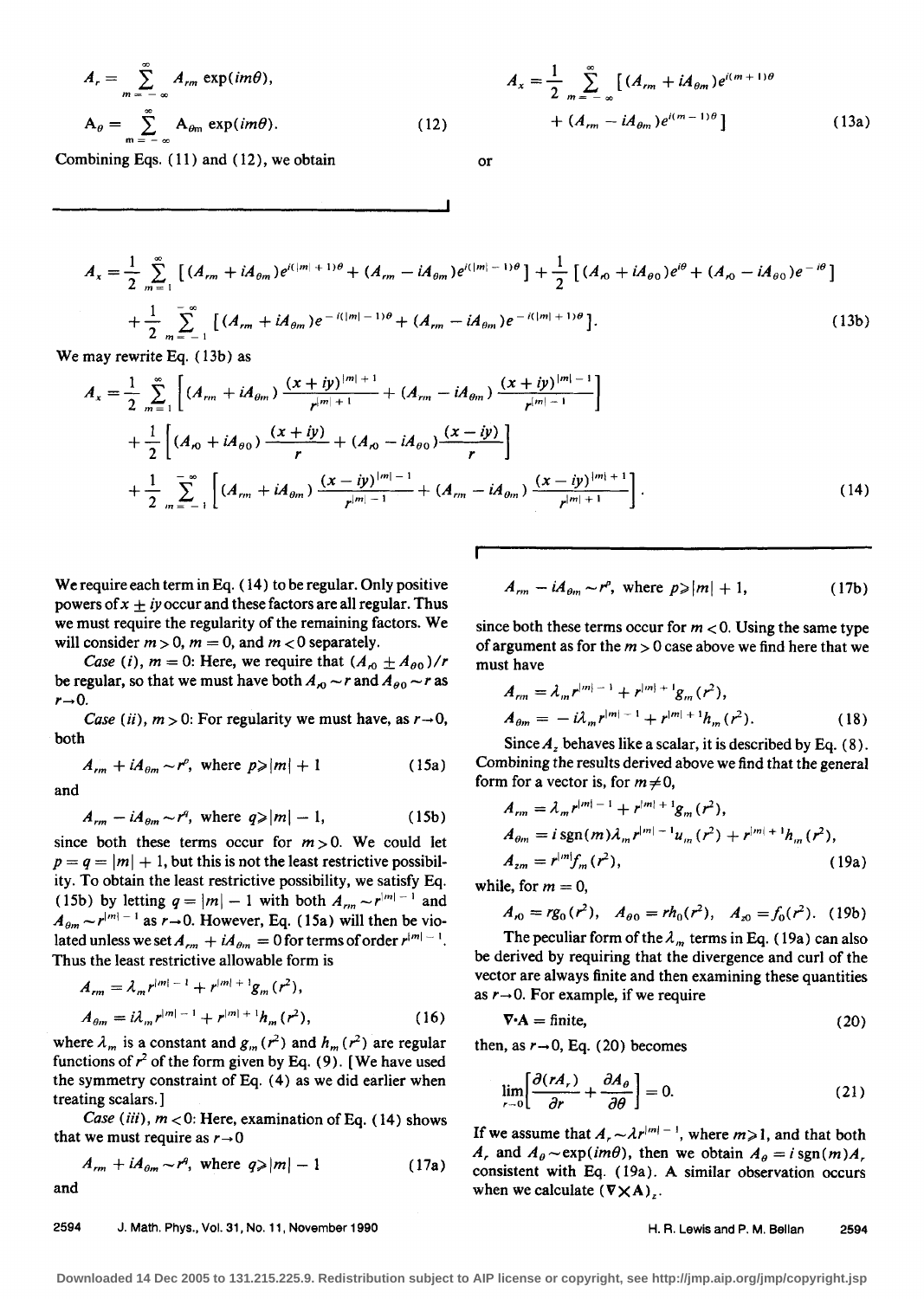### **V. IMPORTANCE OF** *m=* **1 MODES**

Equation ( 19a) has the very interesting physical consequence of showing that  $|m| = 1$  Fourier terms form a special class, because only these modes can have  $A_r$ , and  $A_\theta$  finite at  $r = 0$ . These  $|m| = 1$  modes are observed to be important in magnetohydrodynamic (MHD) instabilities present in tokamaks, $2$  reversed field pinches, $1$  and spheromaks. $3$ 

In many physically interesting problems, one is interested in quantities of the form

$$
\hat{z} \cdot \mathbf{A} \times \mathbf{B} = A_r B_\theta - A_\theta B_r.
$$

For example, in magnetohydrodynamics, Ohm's law with the Hall term included has the form

$$
\mathbf{E} + \mathbf{U} \times \mathbf{B} - (1/ne)\mathbf{J} \times \mathbf{B} = \eta \mathbf{J},\tag{22}
$$

where **J**, **B**, **E**, and **U** are, respectively, the electric current density, the magnetic field, the electric field, and the velocity field;  $\eta$  is the resistivity,  $n$  is the charged particle density, and e is the charge on an electron. In dynamo theory<sup>1,4,5</sup> and MHD rf current drive schemes,  $6,7$  one searches for ways of driving a de current on the rhs of Eq. (22) using only ac quantities on the lhs. If this de current is to be directed in the *z* direction of a cylindrical coordinate system, then we take the *z* component of Eq. ( 22)

$$
\langle \widetilde{E}_z + \hat{z} \cdot \widetilde{\mathbf{U}} \times \widetilde{\mathbf{B}} - (1/ne)\hat{z} \cdot \widetilde{\mathbf{J}} \times \widetilde{\mathbf{B}} \rangle = \eta J_{zdc}, \qquad (23)
$$

where ( ) denotes time average and tilde denotes ac quantity. Since only the  $|m| = 1$  terms in the  $\theta$  and *z* components of the ac vectors are finite at  $r = 0$ , we immediately know that only  $|m| = 1$  terms of the ac fields offer the possibility of driving de currents along the *z* axis. This removes from consideration the infinity of modes for which  $|m| \neq 1$  and so provides an enormous simplification<sup>1</sup> of the problem, even before having to determine the relevant equations for U, J, B.

#### **ACKNOWLEDGMENTS**

The authors are indebted to J. L. Schwarzmeier, R. A. Nebel, and M. A. Schalit for many stimulating conversations.

This work was supported by the U.S. Department of Energy.

## **APPENDIX: INFERENCE OF INFINITE DIFFERENTIABILITY FROM A MORE PRIMITIVE ASSUMPTION**

The analysis in the main body of this paper was based on the postulate that all physical quantities when expressed in Cartesian coordinates are infinitely differentiable on the axis. We show here that this postulate may be inferred from a more primitive assumption, namely, the assumption that the location of the cylindrical axis of a coordinate system describing a physical system is arbitrary.

The basic requirement is that the expression for a quantity in terms of a particular set of variables do not exhibit peculiarities which are nonphysical and only a result of the choice of variables. We consider a quantity represented by a nonsingular Fourier series with respect to the angle variable of a cylindrical coordinate system. Suppose on physical grounds that the quantity in question could be represented equally well by a Fourier series with respect to the angle variable of *any* other cylindrical coordinate system, whose cylindrical axis is parallel to the original axis, but is located anywhere in a neighborhood of the original axis. That is, we suppose that the location of the cylindrical coordinate axis is *irrelevant* to the physical problem; the location is chosen purely for convenience.

For studying the differentiability at  $r = 0$  of Fourier series, it suffices to take the case where  $f(r,\theta)$  and the coefficients  $a_m(r)$  are scalars. This is because those quantities can represent an arbitrary Cartesian component of a tensor. Any Fourier series in the variable  $\theta$  is manifestly infinitely differentiable with respect to  $\theta$  because  $exp(im\theta)$  is infinitely differentiable. We now suppose that the quantity represented by  $f(r,\theta)$  is nonsingular and could be equally well represented by a Fourier series with respect to the angle variable of any other cylindrical coordinate system whosez axis is parallel to the original *z* axis, but is located anywhere in a neighborhood of the original axis. This is a weak assumption. If the quantity of physical interest were singular, then either a related nonsingular function could be defined (for example, by subtracting the electric potential due to a line charge located on the cylindrical axis), or the singular quantity could be viewed as the limit of a sequence of nonsingular quantities. The results presented here would apply to each member of the sequence and, therefore, to the singular limit as well.

Consider two equivalent cylindrical coordinate systems, as illustrated in Fig. 1. The coordinates of the chosen cylindrical system are denoted by  $(r, \theta, z)$  and the associated Cartesian coordinates are  $(x,y,z)$ . The z axis is normal to the plane of the drawing and passes through the point labeled A. The coordinates of the other cylindrical system are  $(r_n, \theta_n, z)$ and the associated Cartesian coordinates are  $(x_n, y_n, z)$ . The axis of that system has coordinates



FIG. 1. Relation of the  $(x_n, y_n)$  coordinate system to the  $(x, y)$  coordinate system.